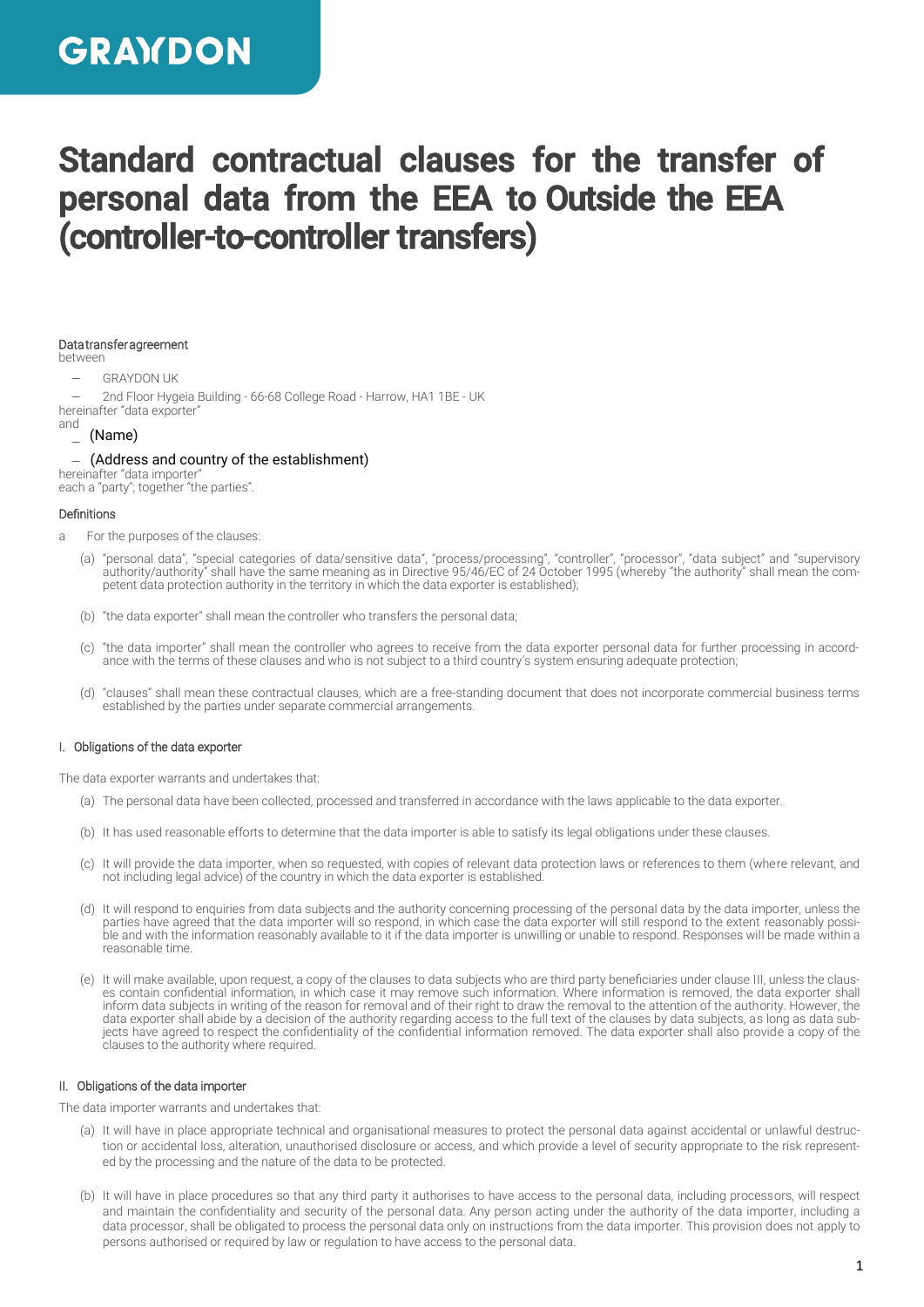- (c) It has no reason to believe, at the time of entering into these clauses, in the existence of any local laws that would have a substantial adverse effect on the guarantees provided for under these clauses, and it will inform the data exporter (which will pass such notification on to the authority where required) if it becomes aware of any such laws.
- (d) It will process the personal data, and has the legal authority to give the warranties and fulfil the undertakings set out in these clauses.
- (e) It will identify to the data exporter a contact point within its organisation authorised to respond to enquiries concerning processing of the personal data, and will cooperate in good faith with the data exporter, the data subject and the authority concerning all such enquiries within a reasonable time. In case of legal dissolution of the data exporter, or if the parties have so agreed, the data importer will assume responsibility for compliance with the provisions of clause I(e).
- (f) At the request of the data exporter, it will provide the data exporter with evidence of financial resources sufficient to fulfil its responsibilities under clause III (which may include insurance coverage).
- (g) Upon reasonable request of the data exporter, it will submit its data processing facilities, data files and documentation needed for processing to reviewing, auditing and/or certifying by the data exporter (or any independent or impartial inspection agents or auditors, selected by the data exporter and not reasonably objected to by the data importer) to ascertain compliance with the warranties and undertakings in these clauses, with reasonable notice and during regular business hours. The request will be subject to any necessary consent or approval from a regulatory or supervisory authority within the country of the data importer, which consent or approval the data importer will attempt to obtain in a timely fashion.
- (h) It will process the personal data, at its option, in accordance with:
	- i. the data protection laws of the country in which the data exporter is established, or
	- ii. the relevant provisions (1) of any Commission decision pursuant to Article 25(6) of Directive 95/46/EC, where the data importer complies with the relevant provisions of such an authorisation or decision and is based in a country to which such an authorisation or decision pertains, but is not covered by such authorisation or decision for the purposes of the transfer(s) of the personal data (2).
- (i) It will not disclose or transfer the personal data to a third-party data controller located outside the European Economic Area (EEA) unless it notifies the data exporter about the transfer and
	- i. the third-party data controller processes the personal data in accordance with a Commission decision finding that a third country provides adequate protection, or
	- ii. the third-party data controller becomes a signatory to these clauses or another data transfer agreement approved by a competent authority in the EU, or
	- iii. data subjects have been given the opportunity to object, after having been informed of the purposes of the transfer, the categories of recipients and the fact that the countries to which data is exported may have different data protection standards, or
	- iv. with regard to onward transfers of sensitive data, data subjects have given their unambiguous consent to the onward transfer

#### III. Liability and third-party rights

- (a) Each party shall be liable to the other parties for damages it causes by any breach of these clauses. Liability as between the parties is limited to actual damage suffered. Punitive damages (i.e. damages intended to punish a party for its outrageous conduct) are specifically excluded. Each party shall be liable to data subjects for damages it causes by any breach of third-party rights under these clauses. This does not affect the liability of the data exporter under its data protection law.
- (b) The parties agree that a data subject shall have the right to enforce as a third-party beneficiary this clause and clauses I(b), I(d), I(e), II(a), II (c), II(d), II(e), II(h), II(i), III(a), V, VI(d) and VII against the data importer or the data exporter, for their respective breach of their contractual obligations, with regard to his personal data, and accept jurisdiction for this purpose in the data exporter's country of establishment. In cases involving allegations of breach by the data importer, the data subject must first request the data exporter to take appropriate action to enforce his rights against the data importer; if the data exporter does not take such action within a reasonable period (which under normal circumstances would be one month), the data subject may then enforce his rights against the data importer directly. A data subject is entitled to proceed directly against a data exporter that has failed to use reasonable efforts to determine that the data importer is able to satisfy its legal obligations under these clauses (the data exporter shall have the burden to prove that it took reasonable efforts).

#### IV. Law applicable to the clauses

These clauses shall be governed by the law of the country in which the data exporter is established, with the exception of the laws and regulations relating to processing of the personal data by the data importer under clause II(h), which shall apply only if so selected by the data importer under that clause.

#### V. Resolution of disputes with data subjects or the authority

- (a) In the event of a dispute or claim brought by a data subject or the authority concerning the processing of the personal data against either or both of the parties, the parties will inform each other about any such disputes or claims, and will cooperate with a view to settling them amicably in a timely fashion.
- (b) The parties agree to respond to any generally available non-binding mediation procedure initiated by a data subject or by the authority. If they do participate in the proceedings, the parties may elect to do so remotely (such as by telephone or other electronic means). The parties also agree to consider participating in any other arbitration, mediation or other dispute resolution proceedings developed for data protection disputes.
- (c) Each party shall abide by a decision of a competent court of the data exporter's country of establishment or of the authority which is final and against which no further appeal is possible.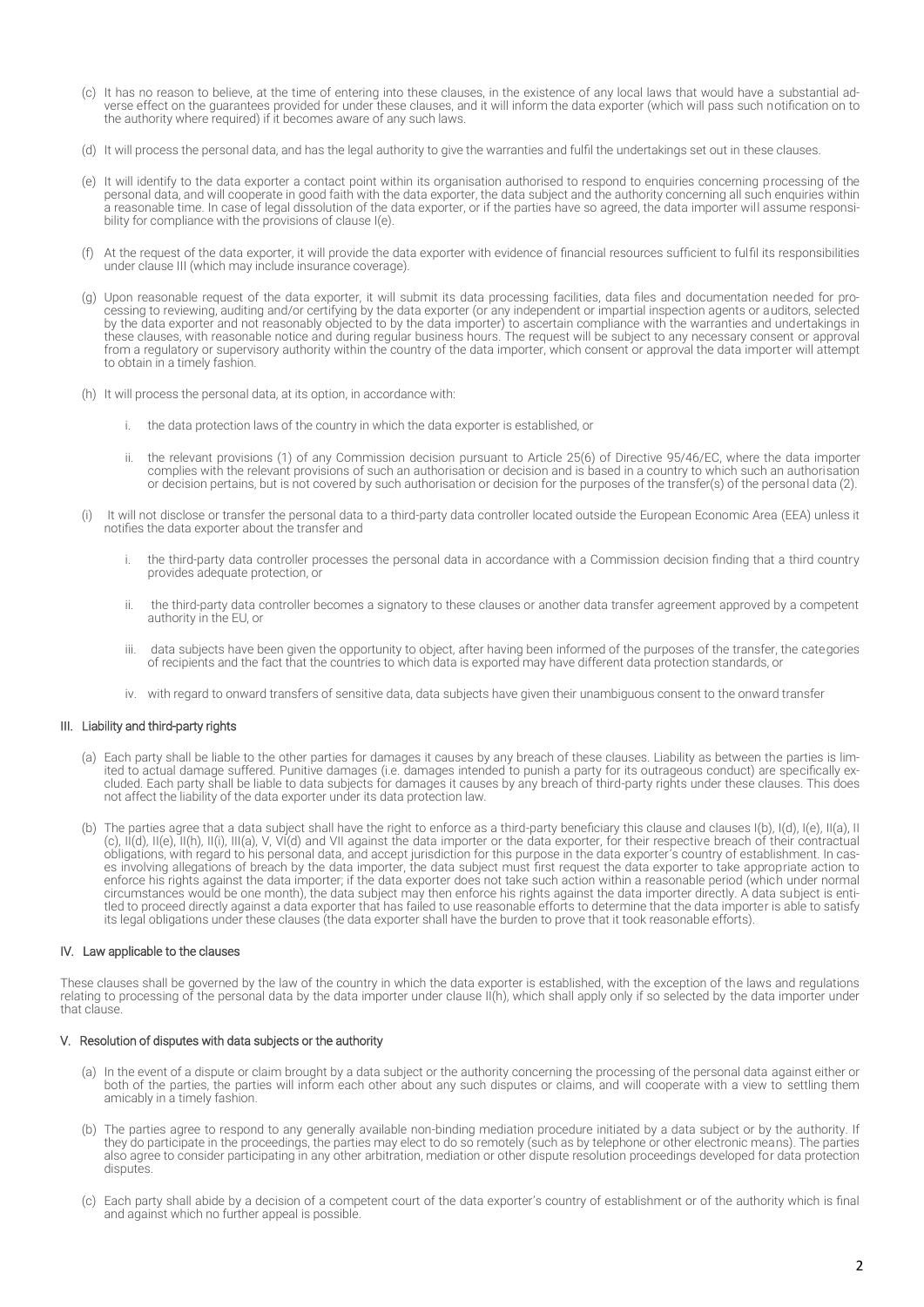### VI. Termination

- (a) In the event that the data importer is in breach of its obligations under these clauses, then the data exporter may temporarily suspend the transfer of personal data to the data importer until the breach is repaired or the contract is terminated.
- (b) In the event that:
	- the transfer of personal data to the data importer has been temporarily suspended by the data exporter for longer than one month pursuant to paragraph (a);
	- ii. compliance by the data importer with these clauses would put it in breach of its legal or regulatory obligations in the country of import;
	- iii. the data importer is in substantial or persistent breach of any warranties or undertakings given by it under these clauses;
	- iv. a final decision against which no further appeal is possible of a competent court of the data exporter's country of establishment or of the authority rules that there has been a breach of the clauses by the data importer or the data exporter; or
	- v. a petition is presented for the administration or winding up of the data importer, whether in its personal or business capacity, which petition is not dismissed within the applicable period for such dismissal under applicable law; a winding up order is made; a receiver is appointed over any of its assets; a trustee in bankruptcy is appointed, if the data importer is an individual; a company voluntary arrangement is commenced by it; or any equivalent event in any jurisdiction occurs

then the data exporter, without prejudice to any other rights which it may have against the data importer, shall be entitled to terminate these clauses, in which case the authority shall be informed where required. In cases covered by (i), (ii), or (iv) above the data importer may also terminate these clauses.

- (c) Either party may terminate these clauses if (i) any Commission positive adequacy decision under Article 25(6) of Directive 95/46/EC (or any superseding text) is issued in relation to the country (or a sector thereof) to which the data is transferred and processed by the data importer, or (ii) Directive 95/46/EC (or any superseding text) becomes directly applicable in such country.
- (d) The parties agree that the termination of these clauses at any time, in any circumstances and for whatever reason (except for termination under clause VI(c)) does not exempt them from the obligations and/or conditions under the clauses as regards the processing of the personal data transferred.

#### VII. Variation of these clauses

The parties may not modify these clauses, in which case they will inform the authority where required. This does not preclude the parties from adding additional commercial clauses where required.

#### VIII. Description of the Transfer

The details of the transfer and of the personal data are specified in the agreement and may contain confidential business information which they will not disclose to third parties, except as required by law or in response to a competent regulatory or government agency, or as required under clause I(e). The parties may execute additional annexes to cover additional transfers, which will be submitted to the authority where required.

### ANNEX A

#### DATA PROCESSING PRINCIPLES

- 1. Purpose limitation: Personal data may be processed and subsequently used or further communicated only for legitimate purposes or subsequently authorised by the data subject.
- 2. Data quality and proportionality: Personal data must be accurate and, where necessary, kept up to date. The personal data must be adequate, relevant and not excessive in relation to the purposes for which they are transferred and further processed.
- 3. Transparency: Data subjects must be provided with information necessary to ensure fair processing (such as information about the purposes of processing and about the transfer), unless such information has already been given by the data exporter.
- 4. Security and confidentiality: Technical and organisational security measures must be taken by the data controller that are appropriate to the risks, such as against accidental or unlawful destruction or accidental loss, alteration, unauthorised disclosure or access, presented by the processing. Any person acting under the authority of the data controller, including a processor, must not process the data except on instructions from the data controller.
- 5. Rights of access, rectification, deletion and objection: As provided in Article 12 of Directive 95/46/EC, data subjects must, whether directly or via a third party, be provided with the personal information about them that an organisation holds, except for requests which are manifestly abusive, based on unreasonable intervals or their number or repetitive or systematic nature, or for which access need not be granted under the law of the country of the data exporter. Provided that the authority has given its prior approval, access need also not be granted when doing so would be likely to seriously harm the interests of the data importer or other organisations dealing with the data importer and such interests are not overridden by the interests for fundamental rights and freedoms of the data subject. The sources of the personal data need not be identified when this is not possible by reasonable efforts, or where the rights of persons other than the individual would be violated. Data subjects must be able to have the personal information about them rectified, amended, or deleted where it is inaccurate or processed against these principles. If there are compelling grounds to doubt the legitimacy of the request, the organisation may require further justifications before proceeding to rectification, amendment or deletion. Notification of any rectification, amendment or deletion to third parties to whom the data have been disclosed need not be made when this involves a disproportionate effort. A data subject must also be able to object to the processing of the personal data relating to him if there are compelling legitimate grounds relating to his particular situation. The burden of proof for any refusal rests on the data importer, and the data subject may always challenge a refusal before the authority.